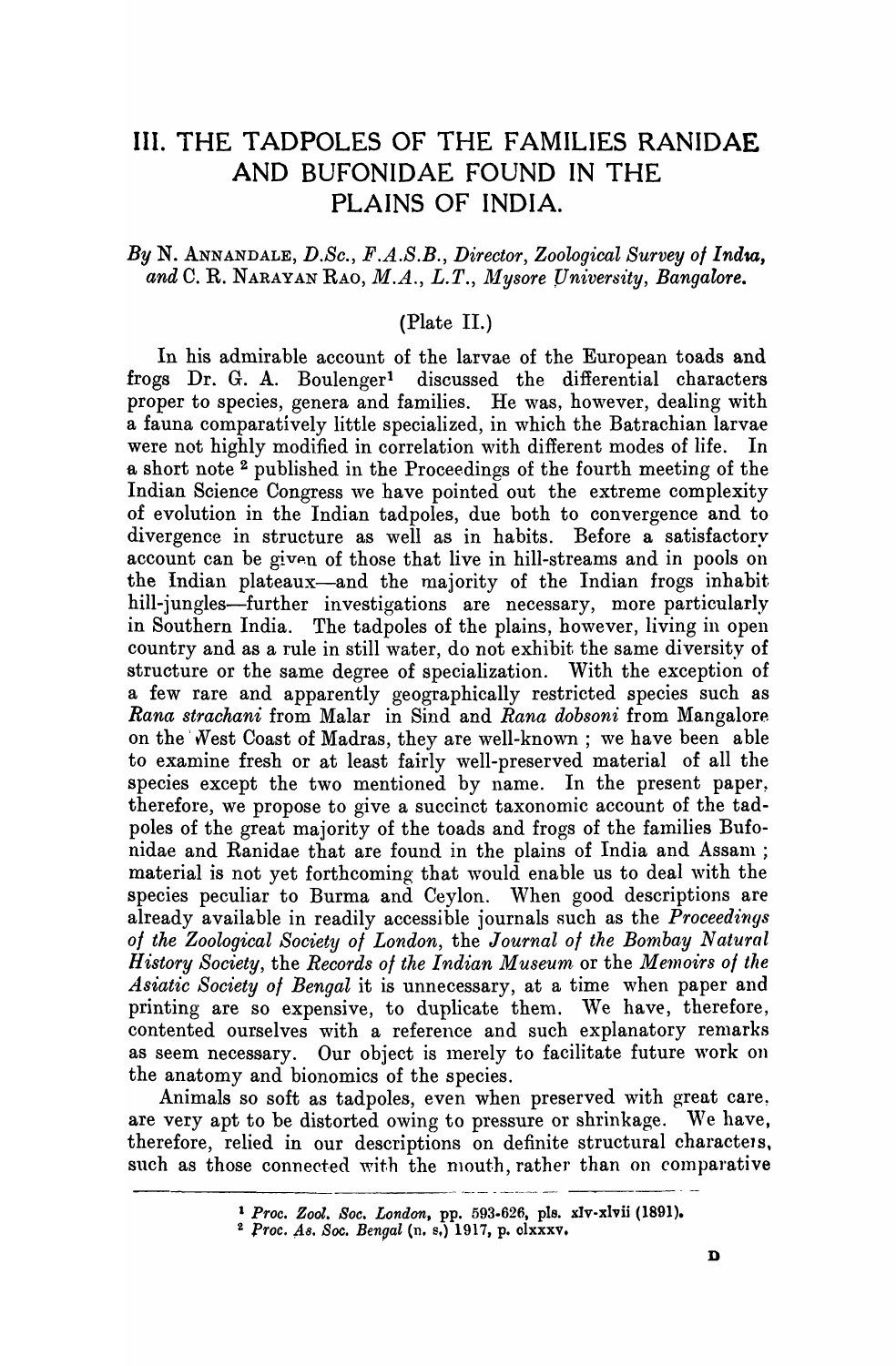measurements or proportions, except when the differences are very great. In dealing with certain tadpoles, however, especially those of the genus  $Buto$ , it is often impossible to find differential structural characters, and we have been obliged to accept less satisfactory methods oi diagnosis. The larva of each species' has probably a characteristic appearance in life, but the differences are hard to define and often some what evanescent. Allowance must be made for these facts in naming specimens.

BIBLIOGRAPHY OF THE INDIAN TADPOLES.

- ANDERSON, J. "On a Collection of Reptiles and Batrachia made by Colonel Yerbury at Aden and its Neighbourhood."-*Proc. Zool. Soc. London,* 1895, pp. 635-663, pIs., xxxvi and xxxvii (1895).
- ANNANDALE, N. "On abnormal Ranid Larvae from North-Eastern India."-Proc. Zool. Soc. London, 1905 (I), pp. 58-61. pl. vi (1905).
	- "Some Himalayan Tadpoles. *"-Journ. As. Soc. Bengal* (n. s.) II, pp. 289-292 (1906).
	- "Ihscriptions of the tadpoles of *Rang pleskii* with notes on allied forms."-Rec. Ind. Mus. II<sub>,-</sub>pp. 345-346 (1908).
	- "Contributions to the fauna of Yunnan based on collections made by J. Coggin Brown, B.Sc., 1909- 1910. Part VI. Batrachia and Reptiles."—Rec. *Ind. Mus. VI, pp. 215-218 (1911).*
	- " Zoological Results of the Abor Expedition, 1911-12, Batrachia."-Rec. *knd. Mus. VIII*, pp. 7-36, pls. ii-iv (1912).
		- " Zoological Results' of a Tour in the Far East, Batrachia."-*Mem. As. S<sub>toc.</sub> Bengal VI*, pp. 122-155, pls. V-VI (1917).
	- <sup>1</sup>, some undescribed Tadpoles from the Hills of Bodul-<br>ern India.''--Rec. Ind. Mus. XV, pp. 17-23, pl. i (1918). " Some undescribed Tadpoles from the Hills of South-
- ANNANDALE. N. and C. R. NARAYAN RAO. "Indian Tadpoles."-*Proc. As. Soc. Beng(ll,* 1916, pp. clxxxv, clxxxvi (1917).
- BOLKAY. VON S. "Die Larven der ; in Ungarn Einheimischen Batrachier."-Ann. *Mu* s. *Nat. Hung.* VII, pp. 71-117, pls. i, ii (1909).  $\arrow$  1
- BOULENGER, G. A. "British Muse<sub>um</sub> Catalogue of Batrachia Salientia." Second edition (1882).
	- " The synopsis; of the Tadpoles of the European Batrachians."-P1.oc. Zool. Soc. London, 1891, pp. 593-626, pls.  $xlv-1$ <sub>xl</sub>vii (1891).
	- "Descriptions of new Reptiles and Batrachians obtained in Born $_{1,0}$  by Mr. A. Everett and Mr. C. Hose."-Proc. Zol<sub>ol.</sub> Soc. London, 1893, pp. 522-528. pls. xlii-xliv (18913).
	- " A Catalogue of the Reptiles and Batrachians of Celebes, etc." $-R$ 'roc. Zoal. Soc. London, 1897, pp. 193-237, pls. vii- $\frac{1}{5}$ vi (1997).

"

"

"

",

"

- -
	- "

"

"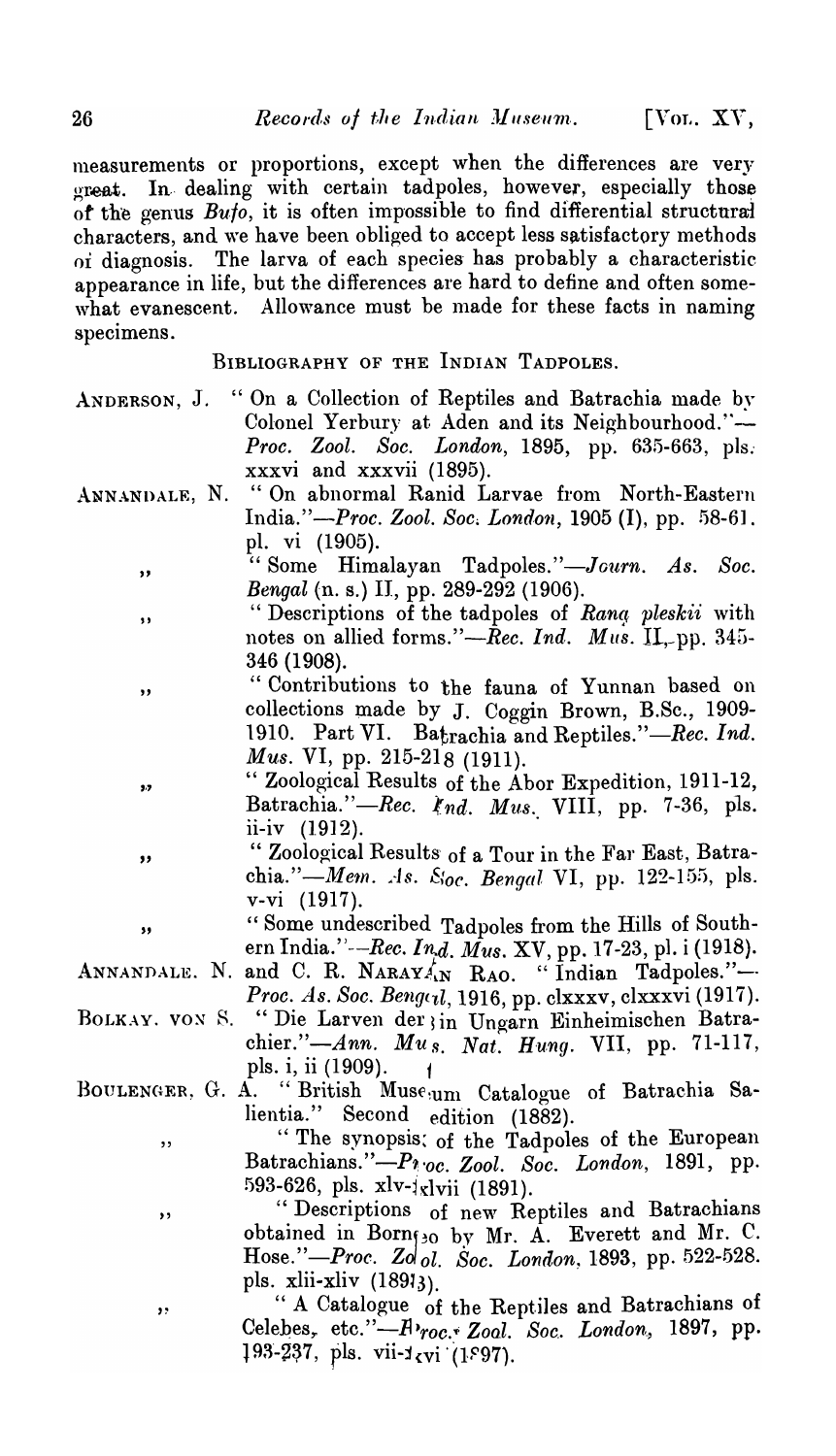1918.] N. ANNANDALE & C. R. NARAYAN RAO: *Tadpoles.* 27

- BOULENGER, G. A. "A Revision of the Oriental Pelobatid Batra. chians *(Megalophrys)."-Proc. Zool. Soc. London,*  1908 (I), pp. 407-430, pIs. xxii-xxv (1908). "Fauna of the Malay Peninsula. Reptilia and Batrachia " (1912).
- BUTLER, A. L. " A list of the Batrachians known to inhabit the Malay Peninsula," etc.-Journ. Bombay Nat. Hist. Soc. XV. pp. 193-205 and 387-402 (1903-1904).
- FERGUSON, H. S.<sup>77</sup> A list of Travancore Batrachia."-Journ. Bombay *Nat. Hist. Soo.* XV, pp. 499-509, pIs. A.· B. C. (1904).
- FLOWER, S. S. "Notes on a Collection of Reptiles and Batrachians made in the Malay Peninsula in 1895-1896; etc."-*Proc. Zool. Soc. London,* 1896, pp. 856-914. pIs. xliv-xlvi (1896).
	- .. " Notes on a Second Collection of Batrachians made in the Malay Peninsula and Siam, etc."-Proc. Zool. *Soo. London,* 1899, pp. 885-916, pIs. lix and Ix (1899).
- RAO, C. **E.** NARAYAN. "Larva of *Rana curtipes*, Boulenger."-Rec.

,.

,.

"

,,

"

*Ind. Mus.* X, pp. 265-267, figs. A. B. (1914).

" Notes on some South Indian Batrachia."-*Rec. Ind. Mus. XI, pp. 31-38, figs. 1-2 (1915).* 

- " The larva of *Rhacophorus pleurostictus*, Bou-
- lenger."—Rec. *Ind. Mus.* XI, pp. 349-351, fig. 1 (1915).
	- " On the occurrence of Iridocytes in the larva
- of *Microhyla ornata*, Boulenger."-Rec. Ind. Mus. XIII, pp. 281-292, pI. xi (1917).
- SMITH, MALCOLM. "Description of five tadpoles from Siam."-Journ. *Nat. Hist. Soc. Siam,* II, No.1, pp. 37-43 ; with two plates (1916).
	- " On a Collection of Reptiles and Batrachians from Peninsular Siam."-Journ. Nat. Hist. Soc. Siam. II. No.2, pp. 148-171 (1916).
	- "On the frogs of the genus *Oxyglossis."-Journ. Nat. Hist. Soc. Siam, II, No. 2, pp. 172-175, pl. (1916).*
- VAN KAMPEN, P. N. " Amphibien des Indischen Archipels."- In Webers *Zool. Ergebn. Neid. Ost.-Ind.,* IV, pp. 383- 418, pI. xvi (1907).
	- ,. The "Beitrag zur Kenntnis der Amphibienlarven des Indischen *Archipels."-Natuurh. Tiidsch. Ned.- Ind.* LXIX, pp. 25-48, pl. ii, figs. 1-9 (1909).

Our references under the name of each species are to descriptions of or notes on the larva.

## KEY TO THE FAMILIES OF BATRACHIAN LARVAE FOUND IN THE PLAINS OF INDIA.

1. Mouth-disk more or less developed; transverse rows of horny teeth. usually, and an upper and lower horny beak always present; spiracle on ·the left side.

A. Anus (in the natural position) directed towards the right RANIDAE.<br>us (in the natural position) directed backwards BUFONIDAE.

B. Anus (in the natural position) directed backwards 1I. Mouth-disk not developed; no horny teeth or beak; spiracle in the mid-ventral line.  $\sim$  ENGYSTOMATIDAE.

02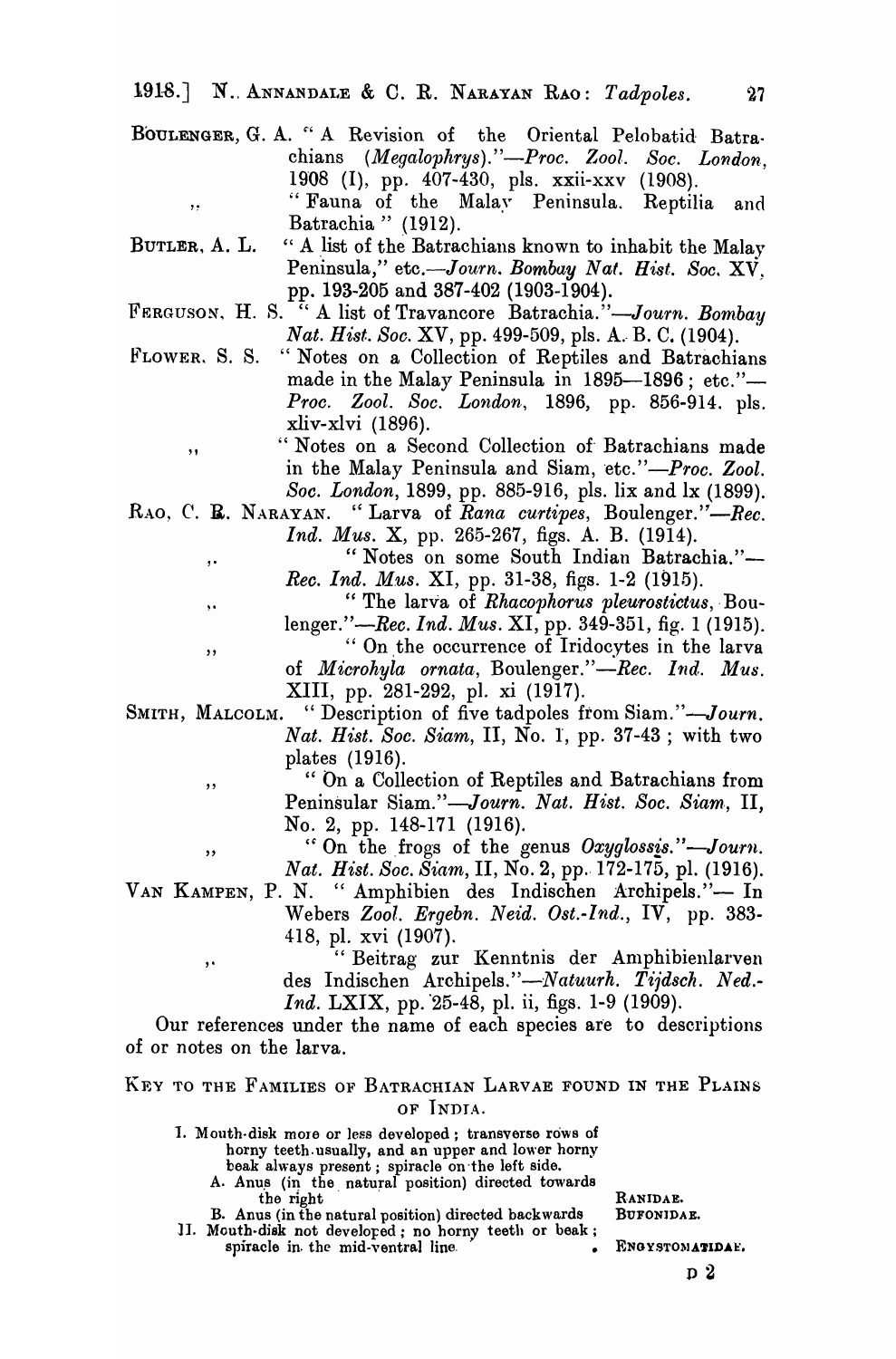In using this key care must be taken that the anus is correctly identified and that its natural position is ascertained. In some species of Ranid larvae its dextral direction is not very strongly marked, while in the Bufonidae it is usually situated at the end of a more or less tubular sheath which is apt to be twisted *post mortem* to one side or the other. The only Ranid larva likely to be found in the plains of India in which the horny teeth are absent is that of *Oxyglossus lima,* a species said to occur in Bengal. In the tadpole of this genus the mouth-disk is very feebly developed and the closed mouth appears as a vertical slit.

The Engystomatidae will be dealt with in another paper (pp. 41-*45, postea).* 

## Family RANIDAE.

It does not seem possible (except in the case of *nxyglossus,* the tadpoles of which differ from those of all other Ranidae<sup>1</sup> in the vestigial character of the upper lip and in the absence of horny teeth on the mouth-disk) to distinguish the larvae of the different genera of this family.

| mny.                                                                                                                                                                                                                                                                                      |                             |
|-------------------------------------------------------------------------------------------------------------------------------------------------------------------------------------------------------------------------------------------------------------------------------------------|-----------------------------|
| KEY TO THE RANID LARVAE FOUND IN THE PLAINS OF INDIA.                                                                                                                                                                                                                                     |                             |
| I. Mouth-disk poorly developed; lower lip horseshoe-<br>shaped; no horny teeth<br>$\bullet$ . The set of $\bullet$<br>II. Mouth-disk well-developed; at least three transverse<br>rows of teeth (as a rule at least one of them inter-<br>rupted in the middle-line) present on the disk. | Oxyglossus lima.            |
| A. Three rows of teeth on the mouth-disk.                                                                                                                                                                                                                                                 |                             |
| 1. Beaks shallow; long finger-shaped processes on the<br>lower lip<br>$\bullet$<br>$\bullet$ .<br>2. Beaks stout; processes on lower lip short.                                                                                                                                           | ? Rana brevipalmata.        |
| (a) Habit stout; tail spotted with black, not more<br>than twice as long as head and body<br>(b) Habit rather slender; tail with out black spots,                                                                                                                                         | R. cyanophlyctis.           |
| more than twice as long as head and body                                                                                                                                                                                                                                                  | R. hexadactyla.             |
| B. More than three transverse rows of teeth on disk.                                                                                                                                                                                                                                      |                             |
| 1. Five transverse rows of teeth on disk.                                                                                                                                                                                                                                                 |                             |
| (a) Habit very stout; snout broadly rounded; fringe<br>on margin of lower lip widely interrupted in<br>the middle line<br>$\cdot$<br>slender; snout bluntly pointed; fringe<br>$(b)$ Habit<br>on margin of lower lip not or slightly inter-<br>rupted.                                    | R. breviceps.               |
| (i) Dorsal profile of tail strongly sinuate; fringe on<br>margin of lower lip papilliform, uninter-<br>rupted<br>(ii) Dorsal profile of tail not sinuate; fringe on<br>margin of lower lip digitiform, slightly                                                                           | R. limnocharis.             |
| interrupted in the middle                                                                                                                                                                                                                                                                 | R. tytleri.                 |
| 2. Seven rows of teeth on mouth-disk                                                                                                                                                                                                                                                      | Rhacophorus<br>maculatus.   |
| 3. More than seven rows of teeth on mouth-disk.                                                                                                                                                                                                                                           |                             |
| (a) Interior of mouth inside beaks armed with a<br>horny plate on the palate and a horny tubercle<br>on each side; not more than five tooth-rows<br>on upper-lip; lips rather feebly developed.                                                                                           |                             |
| (i) Abdomen nearly flat<br>(ii) Abdomen distinctly convex                                                                                                                                                                                                                                 | Rana tigrina.<br>R. crassa. |

<sup>1</sup>In those of two species of *Rana* from the hills of Southern India there are no horny teeth. but the disk and beaks are well developed. See pp. 19, 20 of this volume.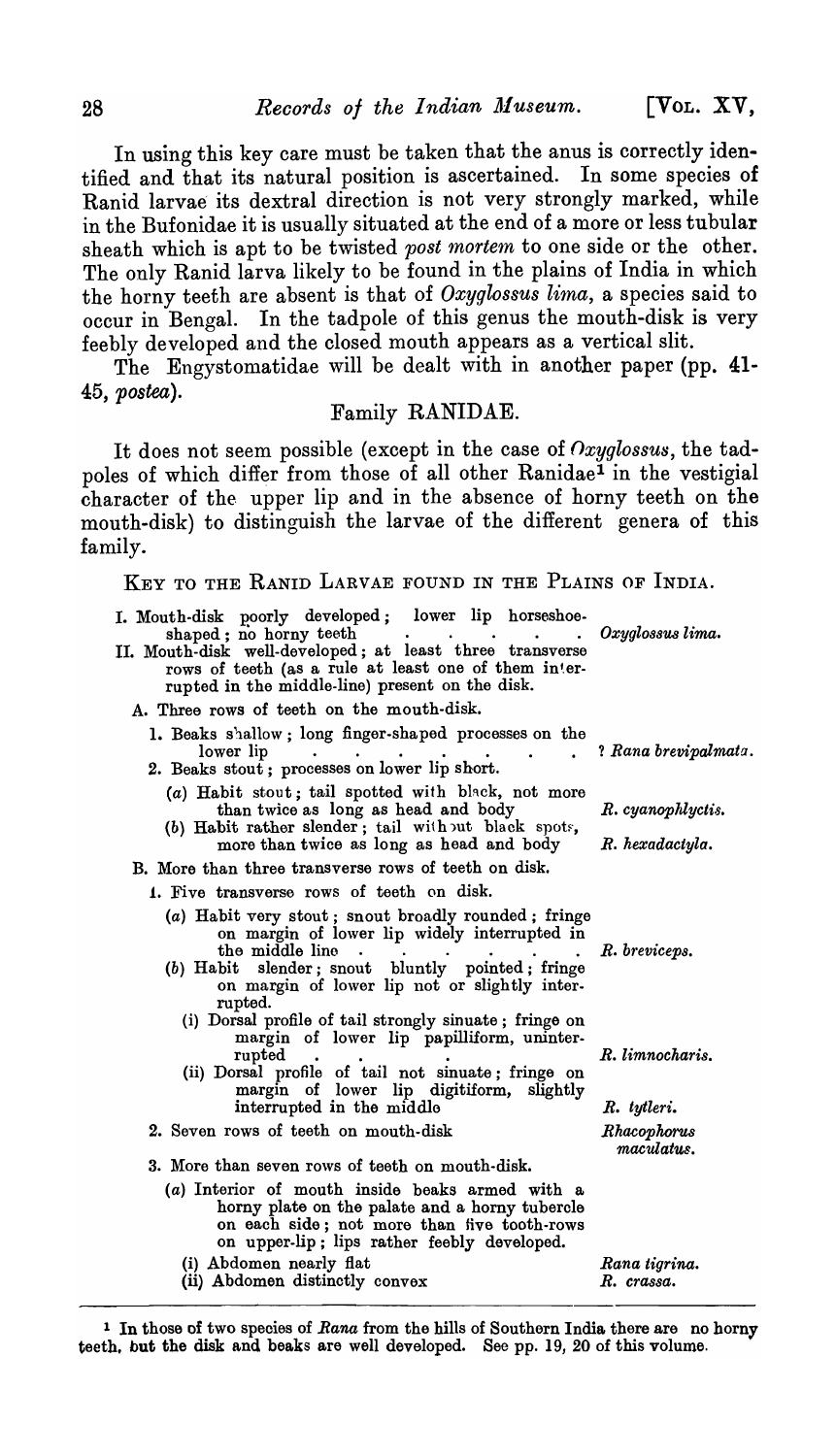(b) Interior of mouth unarmed; seven rows of teeth on upper lip. (i) Lips enlarged. forming a cup-like structure

(ii) Lips not enlarged

*• R. sternosignata.*  Rhacophorus maia*baricu8.* 

#### Oxyglossus lima, Gravenh.

#### *1916. OXygl08sus lima,* Smith, *Journ. Nat. Hist. Soc. Siam,* II, p. 173, pl.

An excellent description of this peculiar tadpole has recently been given by Smith in the paper cited, which is not always accessible to naturalists in India. As we have not been able to examine fresh specimens, we quote his description.

" Head and body, length twice, or nearly twice its breadth, snout long, obtusely pointed. Nostrils equidistant between the eyes and the tip of the snout. Eyes towards the upper surface of the head, looking outwards and upwards, twice as far apart as the nostrils. Spiraculum sinistral, directed straight backwards, nearer the vent than the eye, long and prominent in life. Anal tube very short, median. Mouth small, terminal, without papillae; lower lip vertically horse-shoe shaped, upper lip, a small rounded flap; no teeth; beak entirely black, lower mandible deeply semilunar in shape. The lower lip, which occupies the greater part of the mouth, itself projects from a sheath of skin, which is formed by, and is part of, the skin of the rest of the body.

Tail sharply pointed, very high at its commencement where it rises almost abruptly from the base of the tail, diminishing gradually as it passes backwards; at its highest point about four times as deep as the lower crest, which is very shallow. Toes webbed as in the adult.

*Colour (in life).*—Light olive above, with darker markings; a dark streak through the eye passing backwards, and dark patches at the base of the tail. Caudal membranes handsomely veined and marbled with shades of brown. Below, white.

 $Dimensions. -Total length, 33 mm., head and body 11.$ 

A feature of the tadpole is its high, festooned upper crest, which gives it a very handsome appearance."

*Geographical distribution.-The* species is said to occur in Bengal, but it is doubtful whether it is to be found in the plains. Boulenger *(Faun. Malay Penin., Rept.,* p. 225) gives the distribution as " Bengal and Southern China to the Malay Archipelago."

Smith's tadpoles were from Sjam.

SPECIMENS OF LARVAE IN THE COLLECTION OF THE INDIAN  $M$ USEUM :-

18291. Bangkok, Siam. Dr. Malcolm Smith.

#### P Rana brevipalmata, Peters.

? 1904. Rana limnocharis, Ferguson, Journ. Bombay Nat. Hist. Soc., XV, p. 501, pl. A., fig. 3.

1917. ! *Rana brevipalmata,* Annandale, *Mem. As. Soc. Bengal* VI, p. 134, t pl. vi, fig. 6.

There is considerable doubt as to the tadpole of this species, which appears to be found both in Pegu and Tenasserim to the east and in the Malabar Zone to the west of India. Without further material than we possess it is useless to attempt to give a detailed description.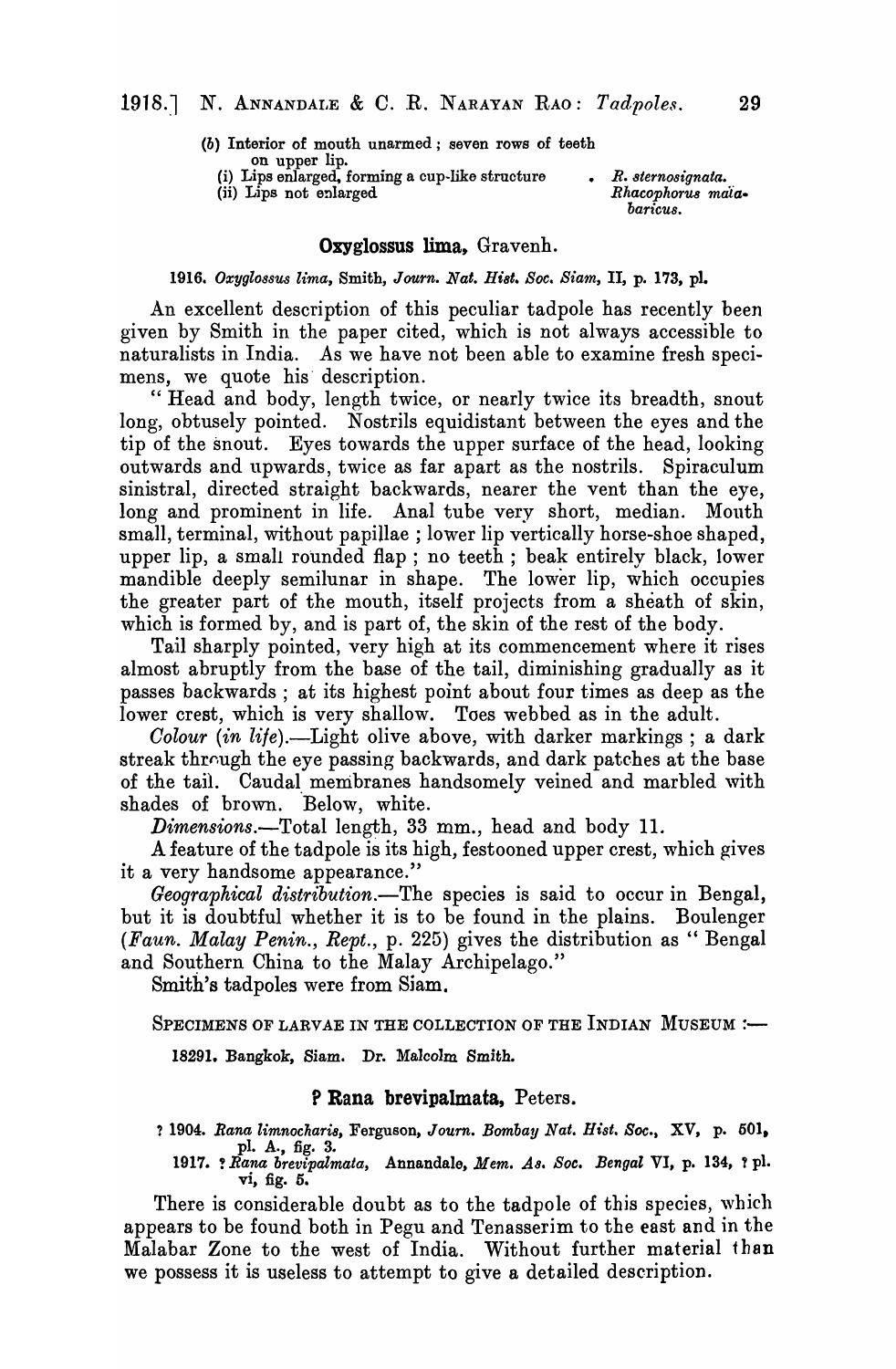SPECIMENS OF LARVAE IN THE COLLECTION OF THE INDIAN MUSEUM :-

17708. ChaJakudi, Cochin State. Dr. F. H. Gravely. 17730. Kawkarejk, Amhrst district, Tenasserim. Dr. F. H. Gravely.

# Rana cyanophlyctis, Schneider.

## (Plate II, fig. 1.)

*1895. Rana cyanophlyctis,* Anderson, *Proc. Zool. Soc. London,* 1895, p. 660, pI. xxxvii, fig. 2.

An excellent description and figures of Arabian specimens. of this tadpole were given by the late Dr. J. Anderson in the paper cited above. Through the kindness of Dr. Boulenger we have been able to compare some of these specimens with Indian examples. They are larger and stouter than any we have seen from this country, but there is considerable difference in this respect between specimens from different Indian localities.

The tadpole may be distinguished from all other Oriental larvae with which we are acquainted, except that of *Rana hexadactyla*, by the arma-



FIC. 1.-Mouth-disk of a tadpole of *Rana cyanophlyclis* with the upper tooth-row greatly reduced (considerably enlarged),

ture of its mouth. Its beak, though stouter than that of most species, . is. less stout and less prominent than that of the tadpole of *Rana corru*gata,<sup>1</sup> in which there is no horny pad on the mouth-disk below the beak. The condition of the inner row of teeth on the upper lip is variable. Sometimes it extends right across the disk, but it is usually interrupted more or less broadly in the middle line. Occasionally it is almost completely ,absent.

Full-grown Indian specimens are usually about 65 to 75 mm. long; the tail is less than twice as long as the head and body; its dorsal mem brane rises more or less abruptly a little in front of the posterior extremity of the body, and the top of the head is flat.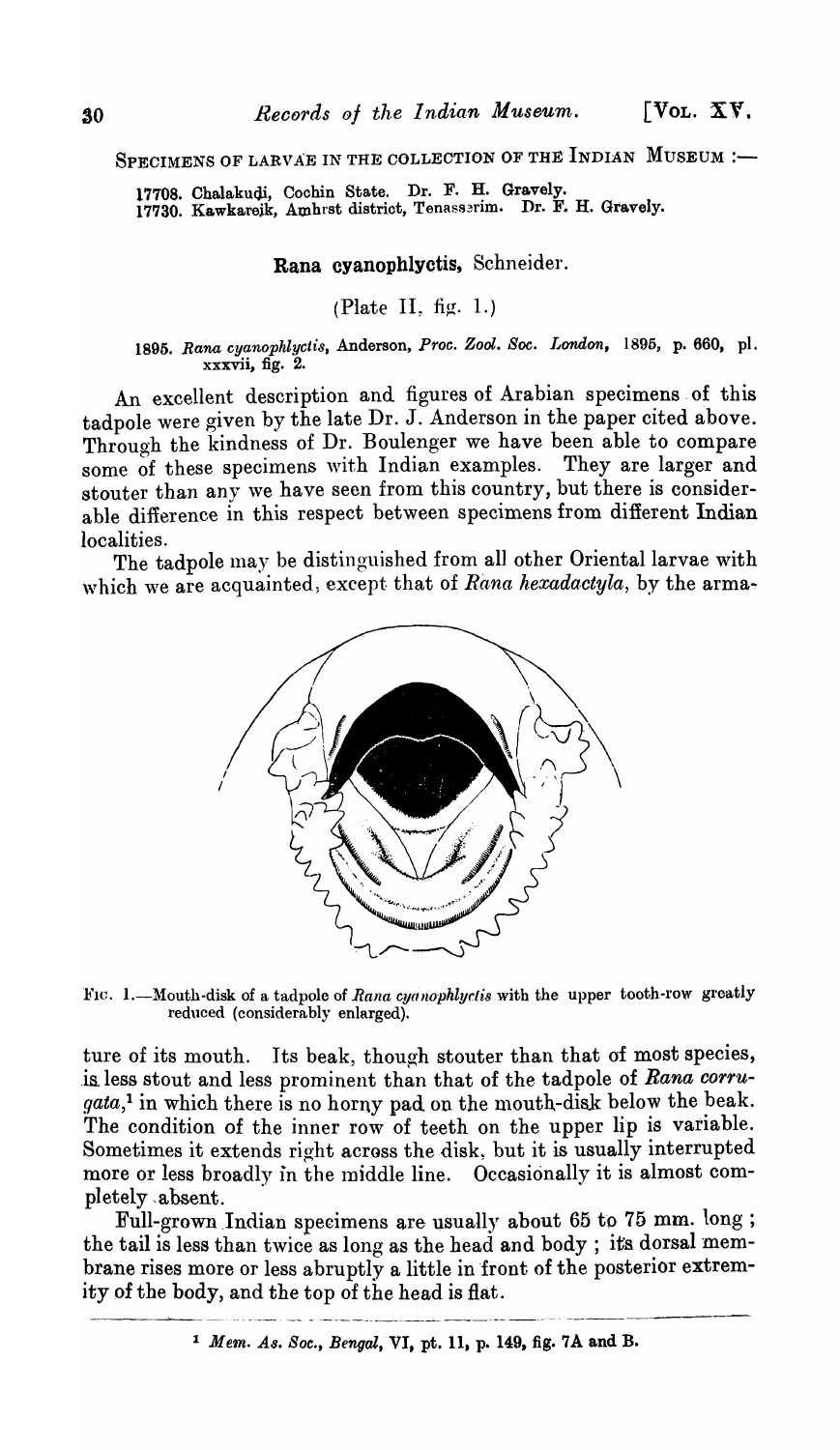*Measurements of full grown specimens with the hind legs well-deve-* $$ 

|                          |  | А.              | В.  |
|--------------------------|--|-----------------|-----|
|                          |  | mm.             | mm. |
| Total length             |  | 65<br>$\bullet$ | 71  |
| Length of head and body  |  | 24              | 25  |
| Breadth of head and body |  | 1ŏ              | 14  |
| Greatest depth of tail   |  | 17              | 14  |

Specimen A is from an island in the Chilka Lake, specimen B from Kashmir.

*Geographical distribution of the species.*—The species occurs in Baluchistan and all over India proper: also in Southern Arabia, Ceylon and the northern part of the Malay Peninsula. It ascends the Himalayas to a height of at least 6,000 ft.

SPECIMENS OF LARVAE IN THE COLLECTION OF THE INDIAN MUSEUM : $\leftarrow$ 

- 16532. Hardramaut, South Arabia. Brit. Mus. (Ex.).
- 18281. Kashmir. Col. H. T. Pease, I.C.V.D.
- 17247. Junagara., Kathiawar. S. P. Agharkar.
- 17736. Rausali, Naini Tal district., W. Himalayas. 'Mus. CoIl.
- 17737. Kalka, alt. 2,400 ft., base of Simla Hills. Mus. ColI.
- 17739. Mirzapur, United Provinces. Mrs. Johnstone.
- 17194. Marihan, Mirzapur district, United Provincec;. Capt. R. B. *S.* Sewell, I.M.S.
- 17740. Hamirpur Road, United Provinces. J. W. Caunter.
- 17735. Chupra, Saran district, Bihar. M. Mackenzie.
- 17738. Puri, Orissa. Dr. N. Annandale.
- 18470. Barkuda Island, Chilka Lake, Ganjam district, Madras. Dr. N. Annandale.

#### Rana hexadactyla, Lesson.

(Plate II, figs. 2, *2a, 2b.)* 

*1901. Rana hexadactyla,* Ferguson, *op. cit.,* p. 500, pI. A., fig. 2.

In structure this tadpole resembles that of *Rana cyanophlyctis*, but it is much smaller and more slender and has the tail shallower and longer in proportion, the snout is more produced and the mouth is rather smaller, with the beak shallower. There is a deep groove, with its sides and base sometimes cornified, across the lower lip; the margin of the upper beak fits into this groove when the mouth is shut. There are no dark spots on the tail, the ventral surface of the head and body is silvery and there are usually silvery spots on the sides of the head, body and tail. The colouration is, however, variable.

*Measurements of a specimen in which the hind legs are not quite fully* developed :-

|                          | mm. |
|--------------------------|-----|
| Total length             | 35  |
| Length of head and body  | 12  |
| Breadth of head and body |     |
| Greatest depth of tail   |     |

*Geographical distribution of the species.*—South Peninsular India and Ceylon. The most northern record with which we are acquainted is from 'Puri in Orissa.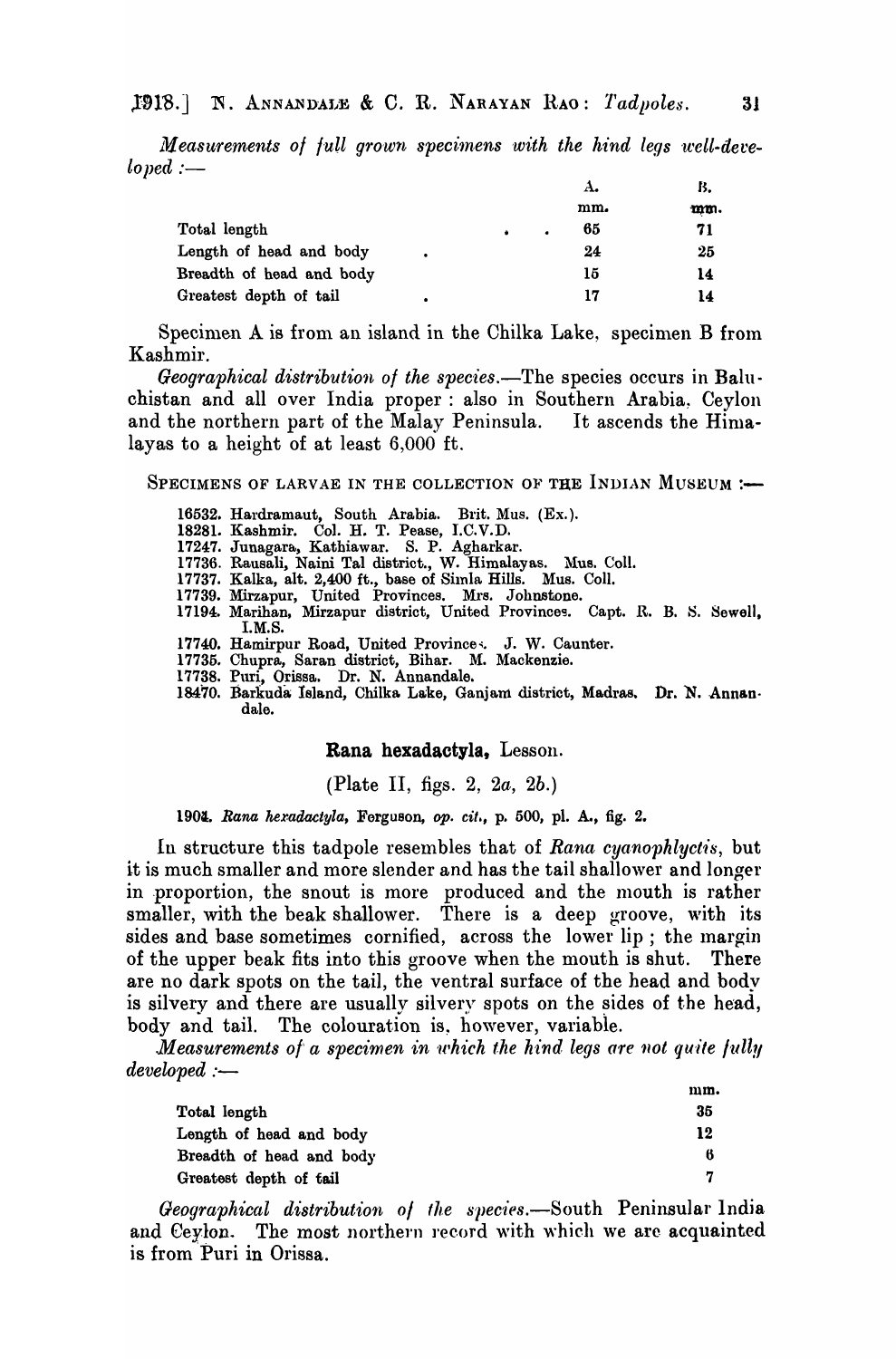SPECIMENS OF LARVAE IN THE COLLECTION OF THE INDIAN MUSEUM :-

17722. Puri, Orissa Coast. Dr. N. Annandale. 17726. Madras (town). Museum CoIl. 17665.66. Chalakudi, Cocbin State. Dr. F. H. Gravely. 17727. Kandy, Ceylon. Dr. F. H. Gravely.

#### Rana breviceps, Schneider.

1904. Rana breviceps, Ferguson, op. cit., p. 502, pl. B., fig. 1. *1915. Rana brevieeps,* Naravan Rao, *Ree. Ind. Mus.,* XI, p. 34, figs. 2A, 2B.

This tadpole has been described by Ferguson and by Narayan Rao, who points out certain differences between the specimens examined by him and those described by the former author.

*Geographical distribution of the species.*—The Punjab (including the Kashmir Valley) ; the Himalayas up to 7,000 ft. ; the Indo-Gangetic plain; Peninsular India; Assam.

SPECIMENS OF LARVAE IN THE COLLECTION OF THE INDIAN MUSEUM :-

16534. Trivandrum, Travancore. Brit. Mus. (Ex.). 16633. Bangalore, South India. C. R. Narayan Rao. 17676. Coorg, South India. C. R. Narayan Rao.

#### Rana limnocharis, Weigm.

*1909. Rana limnockaris,* van Kampen, *Natuurh. Tijdsch. Ned.·lnd.,* LXIX, p. 35.

*1916. Rana limnocharis,* Smith, *Ope cit.,* pp. 165·166.

*1917. Rana limnocharis,* Annandale, *Mem. As. Soc. Bengal* VI, p. 132, figs. 2B, (p. 124), 3B (p. 132), pl. vi, fig. 2.

Tadpole usually small, but variable in size; head and body broadly oval, somewhat depressed, snout bluntly pointed, declivous; nostrils as seen from above much nearer tip of snout than to eyes, the distance between them not quite half that between the eyes; interorbital space about as wide as distance between eye and nostril; eyes lateral, directed outwards, but protruding above in the living animal. Spiracle tubular. outwards, but protruding above in the living animal. its opening hardly below the level of the eye, nearer to the eye than to the posterior extremity of the body. Ventral surface slightly convex.

Mouth-disk small, transverse; upper lip edged with. teeth, lower lip, the lateral lobes of which are not well developed, with papillae. Dental formula  $1:1+1/13$ , the uppermost tooth-row much the longest, the first and second rows on the lower lip sub-equal; beak black, slender, not serrated on the margins, the upper part V-shaped, with a distinct convexity in the middle, the lower part simply V-shaped.

Colouration whitish, more or less densely covered with black pigment-cells on the dorsal and lateral surfaces of the head and body and a Inore or less distinct dark Y-shaped mark on the top of the head. Ventral surface almost colourless; tail whitish blotched with black.

Tail relatively slender, sharply and gradually pointed, with the membranes particularly well-developed; dorsal membrane arising almost on a level with the posterior extremity of the body, distinctly deeper than the lower membrane, its margin sinuous.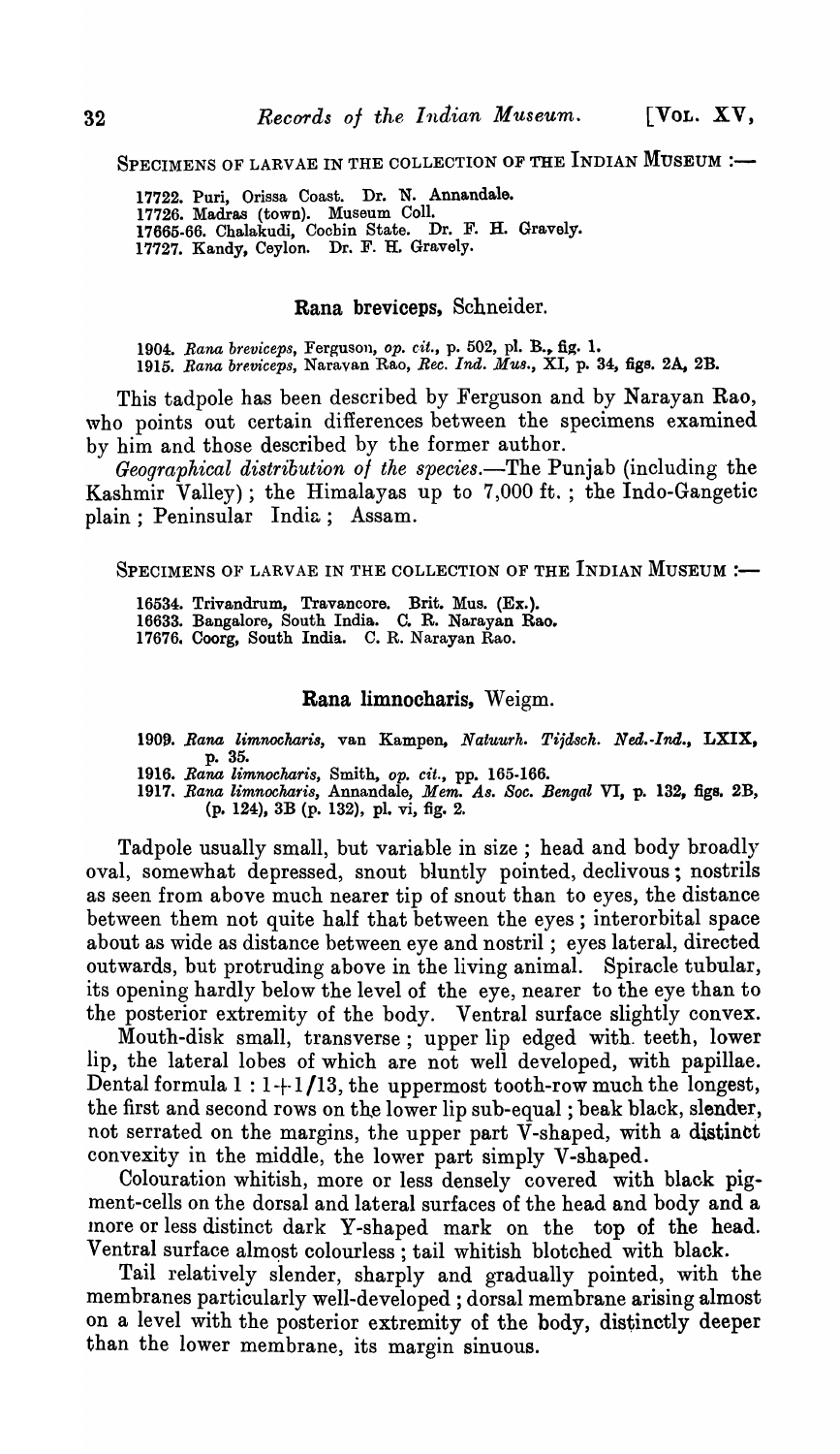*Measurements of a large specimen with the hind legs well-developed :--*

|                                                                                                                     |  |  |  | mm.                                              |
|---------------------------------------------------------------------------------------------------------------------|--|--|--|--------------------------------------------------|
| Total length $\qquad \qquad \ldots \qquad \qquad \ldots \qquad \qquad \ldots \qquad \qquad \ldots \qquad \qquad 51$ |  |  |  |                                                  |
| Length of head and body                                                                                             |  |  |  | $\sim$ $\sim$ $\sim$ $\sim$ $\sim$ $\sim$ $17.5$ |
| Breadth of head and body 10                                                                                         |  |  |  |                                                  |
| Greatest depth of tail 8.5                                                                                          |  |  |  |                                                  |

*Geographical distribution 01 the species.-'1'he* plains of India; the Himalayas up to 7,000 ft.; Burma up to 6,000 ft.; Siam; China; Japan; the Malay Peninsula and Archipelago.

SPECIMENS OF LARVAE IN THE COLLECTION OF THE INDIAN MUSEUM :-

17265-731. Gangtok, 6,150 ft., Sikkim. Museum Coll.

17729. River Tista, Jalpaiguri district, East Bengal. Dr. N. Annandale.

- 17724. Mirzapur, United Provinces. Mrs. Johnstone.
- 17723. Khemsa, 2,650 ft., Bombay·Presidency. S. P. Agharkar.

17732. Nechal, Western Ghats, Satara district. Dr. F. H. Gravely.

17721: Madras (town). Dr. J. R. Henderson.

18303. Prae, Siam. Dr. Malcolm Smith.

16268. Batavia, Java. Dr. P. N. van Kampen.

#### Rana tytleri (Theobald).

## (Plate II, figs. 3, 3a.)

Tadpole moderately large, but of graceful shape; head and body narrowly ovoid, flattened above but not depressed; snout rather broadly rounded, slightly declivous ; eyes lateral, but situated close to the dorsal surface; nostrils situated nearer the tip of the snout than the eyes, the distance between them much less than the interorbital space or the distanc. from eye to nostril. Spiracle tubular, directed upwards and backwards, situated much nearer eye than to posterior extremity of the body; throat somewhat flattened, abdomen convex.

Mouth-disk small, pointing forwards rather than downwards, distinctly transverse; the upper lip nearly straight, edged with teeth; the lower lip with a distinct lateral lobe on either side, which is constricted in the middle; the lateral lobes edged with rather broad and blunt papillae, which extend inwards at the constriction; the posterior lobe fringed with two rows of finger-like processes, which are interrupted for a short distance in the middle; dental formula  $1:1+1/3$  or  $1:1+1/1+1:2$ ; the anterior tooth-row relatively broad; the two halves of the divided row on the upper lip very short and widely separated; first and second rows on the lower lip sub-equal, third row much shorter; the first row on this lip very slightly interrupted, perhaps by accident; beak wide and shallow, both the upper and the lower parts white, with black edges; the middle part of the upper beak almost straight.

Tail powerful, of graceful shape, sharply pointed, with both muscular and membranous portions well-developed; dorsal membrane arising well in front of the posterior extremity of the body, the dorsal and ventral margins almost straight and paralle] for the first half of their

<sup>1</sup> Possibly these specimens represent a distinct local race.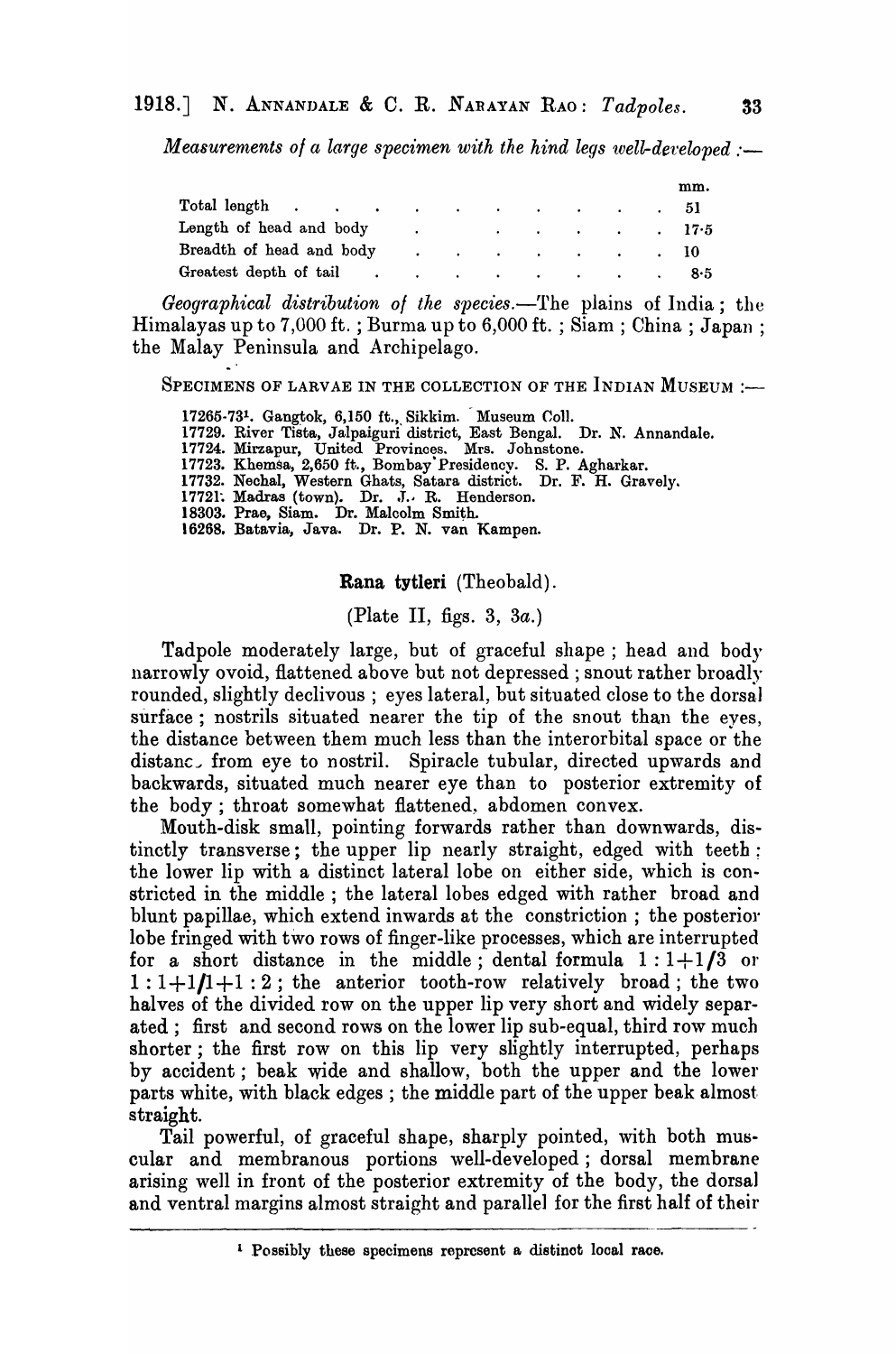length, then approaching one another rather abruptly. Anus directed

to the right.<br>Dorsal and lateral surfaces chestnut-brown; a dark longitudinal streak extending back along the body from the eye, edged with white above; ventral surface of throat chestnut-brown, of abdomen whitish; tail with small white and dark brown spots.

*Measurement of a specimen with the hind legs well-developed :—* 

|                                                                                                                                                                                                                                |      |  |  | mm.           |
|--------------------------------------------------------------------------------------------------------------------------------------------------------------------------------------------------------------------------------|------|--|--|---------------|
| Total length contact the contract of the contract of the contract of the contract of the contract of the contract of the contract of the contract of the contract of the contract of the contract of the contract of the contr |      |  |  |               |
| Length of head and body                                                                                                                                                                                                        | . 21 |  |  |               |
| Breadth of head and body                                                                                                                                                                                                       |      |  |  |               |
| Greatest depth of tail                                                                                                                                                                                                         |      |  |  | $\cdots$ 11.5 |

We have seen a single specimen of this tadpole, which one of us obtained in June, 1911, together with a tadpole of *R. limnocharis,* in a small weedy pool some miles from the base of the Eastern Himalayas near Siliguri. The hind legs are well developed and agree with those of the type specimen of *R. tytleri,* the only species found in the district to which this larva could belong.

The tadpole somewhat resembles that of *R. limnocharis*, from which it is easily distinguished by its colouration, by the shape of its tail and by the formation of its mouth-disk.

#### Rana tigrina, Daud.

### 1917. Rana tigrina, Annandale, Mem As. Soc. Bengal, VI, p. 125, fig. 2A, pl. vi, figs. 1, *lao*

The tadpole of this species has recently been described and figured from living specimens by Annandale. Attention may, however, be directed to an error in his account of the mouth-disk. The dental formula of the lower lip in normal specimens is usually  $2+2$ ; 2 or  $3+3$ : 2 and the third row of teeth appears to be divided only in degenerate specimens. In individuals kept in captivity some or all of the teeth on both lips are apt to disappear.

 $Measurements :=$ 

|                          | А.   | В.   | C.  |
|--------------------------|------|------|-----|
|                          | mm.  | mm.  | mm. |
| Total length             | 35   | 45   | 50  |
| Length of head and body  | 13.5 | 16   | 16  |
| Breadth of head and body | 8    | 9.75 | 11  |
| Greatest depth of tail   | 5•Б  | 8    | 6.5 |

Specimen A is from Calcutta and has the hind legs about half-developed. Specimen B is from Damukdia Ghat on the Ganges, and has the hind legs in almost the same condition as specimen A. Specimen C is from Khoolna in the Gangetic. delta and has the hind legs fully developed.

We give here for comparison measurements of tadpoles of the closely related species Rana rugulosa (from Bangkok, Siam) and R. crassa (from Madras). In both cases the hind legs are fully developed.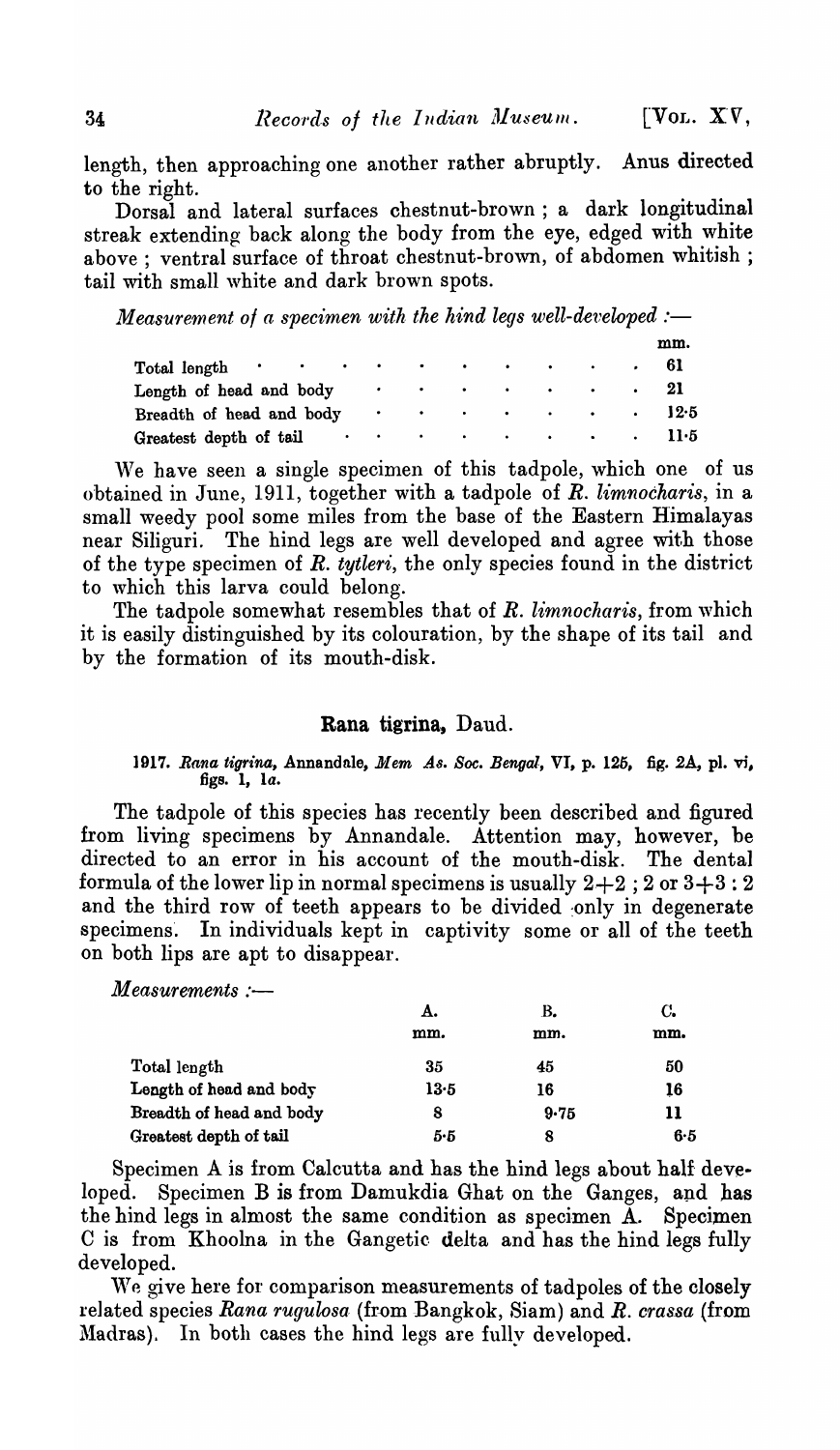$Measurements :=$ 

|                          | R. rugulosa. | R. crassa. |
|--------------------------|--------------|------------|
|                          | mm.          | mm.        |
| Total length             | 62.5         | 68.5       |
| Length of head and body  | 22.5         | 24.5       |
| Breadth of head and body | 14.5         | 16 -       |
| Greatest depth of tail   | 12           | 11.5       |

*Geographical distribution of the species*.—The plains of the whole of Northern and Peninsular India, with the exception of a few localities in Madras; the Nepal Valley; Assam; Burma and Yunnan.

SPECIMENS OF LARVAE IN THE COLLECTION OF THE INDIAN MUSEUM :-

17733. Siliguri, base of East Himalayas. J. B. Richardson. 16096. Damukdia Ghat, River Ganges, Bengal. R. H. Hodgart. 15718. Sara Ghat, River Ganges, Bengal. R. H. Hodgart. . 16097. Khoolna, Eastern Bengal. J. W. Caunter. 17162-8, 9004. Calcutta. Dr. Jerdon. 10802-10810-11. No history.

#### Rana crassa, Jerdon<sup>1</sup>

Boulenger<sup>2</sup> has recently shown that this frog, which he regards as a variety of R. *tigrina,* is at any rate racially distinct. It is distinguished by its very short hind limbs and by the peculiar structure of the internal metatarsal tubercle.

The tadpoles differ from that of the true R. *t'igrina* in the following particulars :-

They are larger and of stouter build, with the abdomen more convex; the dorsal surface is more densely pigmented and there is a pale band extending backwards in an oblique direction from the nostril to a pale space surrounding the eye. This band probably covers a glandular channel.

The tadpole very closely resembles that of *R. rugulosa*, Wiegmann,<sup>3</sup> except that the dorsal membrane of the tail is not so elevated and that the colouration of the dorsal and lateral surfaces of the head and body are less uniform. .

We have been able to examine only two tadpoles that can be assigned to this species. In one of them the hind legs are fairly welldeveloped, while in the other the toes are already differentiated.

*Geographical distribution of the species.*—The frog is said to occur to the exclusion of the true *Rana tigrina* in the immediate neighbourhood of the town of Madras. Jerdon gives its distribution as "a few tanks in the Carnatic " and Boulenger records specimens from Benares as well as from various localities in South, India and Ceylon. There are specimens in the Indian Museum from Colombo, Madras, Chandbally in Orissa and Agra in the United Provinces.

SPECIMENS OF LARVAE IN THE COLLECTION OF THE INDIAN MUSEUM :--

17734. Madras (town). Dr. J. R. Henderson.

<sup>&</sup>lt;sup>1</sup> Rana crassa, Jerdon, *Journ. As. Soc. Bengal*, XXII, p. 531.

<sup>!</sup> *Ree. Ind. Mus.,* XV (1918).

<sup>&</sup>lt;sup>3</sup> *P. tigrina, Flower, Proc. Zool. Soc. London*, p. 891, pl. lix, figs. 2, 2a (1899).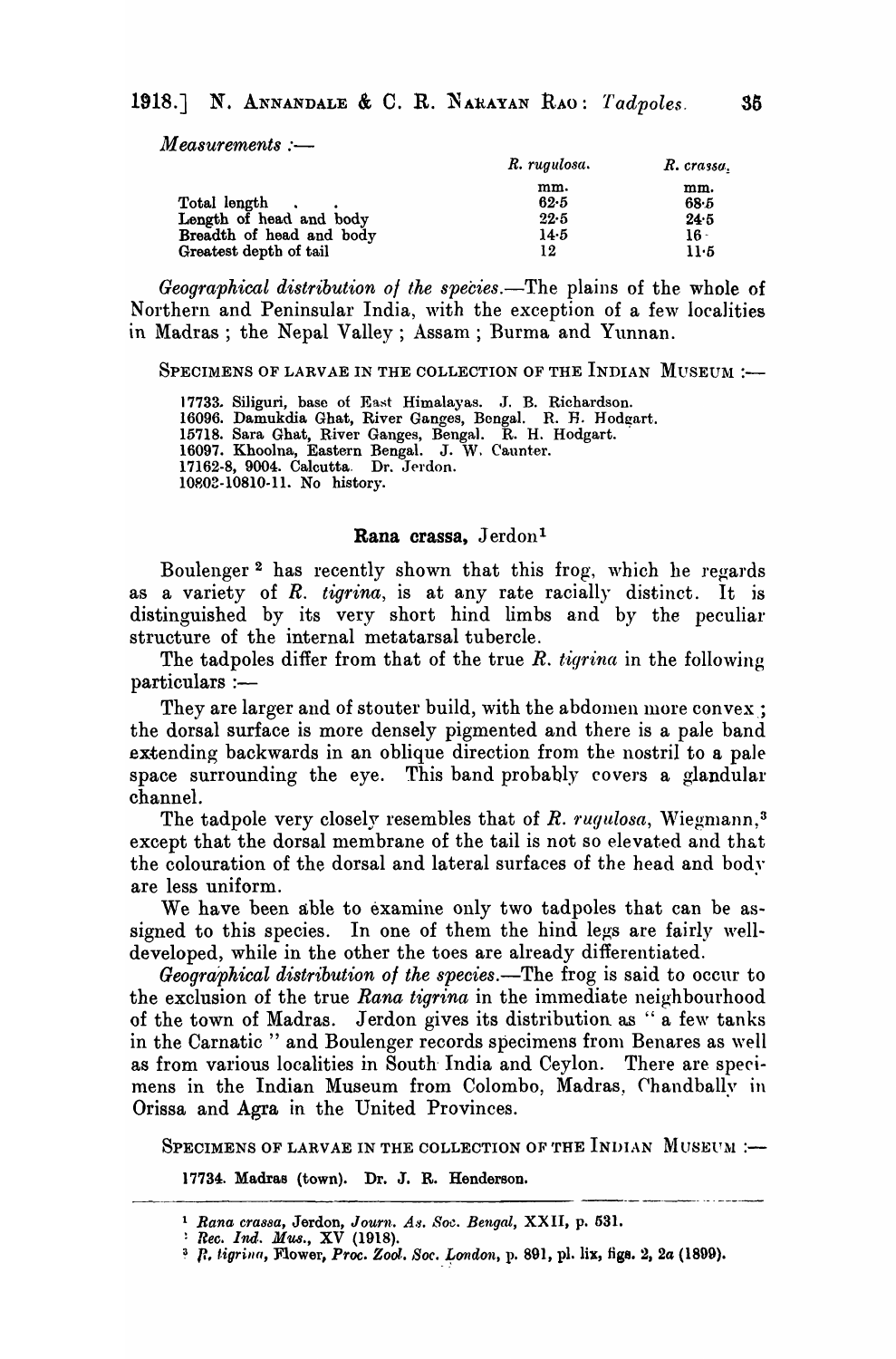#### Rana sternosignata, Murray.

The tadpoles of this species that we have examined are not in good condition. In general facies they appear to resemble those of *Rana pleskii*<sup>1</sup> but the build is stouter and the head and body are distinctly broader and probably flatter. The mouth-disk is transverse, and large; the margin of the upper lip is beset with horny teeth except at its lower extremities, which bear a double or triple row of elongate tubercles. A similar fringe of somewhat larger tubercles runs round the edge of the lower lip and there is also at its upper extremity, near the ends of the tooth-rows, a patch of similar structures. There are about seven rows on the upper lip and three on the lower lip; the most anterior of the latter is usually divided in the middle, while the others are complete. The nostril is nearer the tip of the snout than to the eye. The spiracle is nearer to the eye than to the posterior extremity of the body. It is prominent and tubular and is situated about half way up the left side. The anus, which is provided with a large triangular flap, is distinctly dextral. The tail, which is acutely pointed, is apparently more than twice as long as the head and body and has both the muscular and membranous portions well-developed. The upper tail membrane commences as a low ridge above the posterior extremity of the body. Specimens in which the legs are beginning to appear are at least 75 mm. long. The tail is apparently marked with large black or brown blotches, but no detailed description of the colouration can be given.

*Geographical distribution of the species.*—Kashmir at moderate altitudes; Baluchistan; Sind.

SPECIMENS OF LARVAE IN THE COLLECTION OF THE INDIAN MUSEUM :-

14719. Quetta. Major C. G. Nurse.

#### Rhacophorus maculatus (Gray).

1912. Rhacophorus maculatus, Annandale, *Rec. Ind. Mus.* VIII, p. 14.

This tadpole is an extremely variable one. It seems to be readily affected by life in different types of environment and to become much paler and smaller in muddy water. It is possible that differences due to environment are greater than racial differences. Three local races of the species are distinguished by Annandale.

*Geographical distribution* :-

- 1. *Rhacophorus maculatus (Günther) (forma typica).*—Peninsular India and Ceylon.
- 2. Rhacophorus maculatus himalayensis, Annandale.-The Eastern Himalayas, Assam, Western China.
- 3. Rhacophorus maculatus leucomystax (Gravenhagen).-Lower Burma, Tenasserim, the Malay Peninsula and the Malay Islands; ? Bengal east of the Bay (Chittagong).

<sup>&</sup>lt;sup>1</sup> Annandale, *Rec. Ind. Mus.*, II, p. 345 (1908) and XIII, p. 417, figs. 1,2 (1917).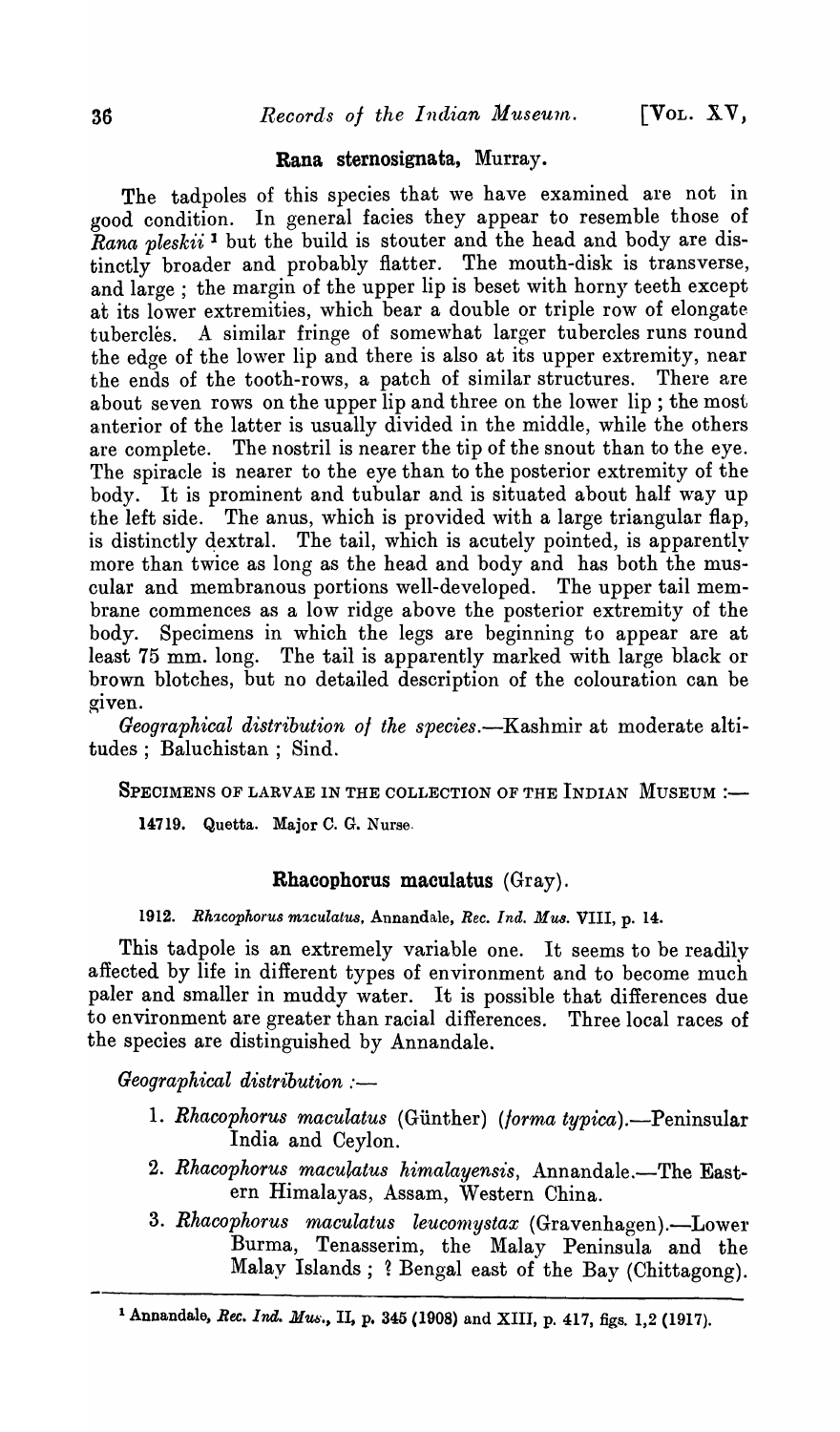Flower's 1 excellent description of the tadpoles from Bangkok applies to some Indian specimens.

SPECIMENS OF LARVAE IN THE COLLECTION OF THE INDIAN MUSEUM :--

#### *Rhacophorus maculatus* (Günther).

16461. Sukna, base of Eastern Himalayas. Museum Coll.

17717. BaIighai, near Puri, Orissa. Dr. N. Annandale.

17767. Madras (Museum compound). Dr. J. R. Henderson.

18295. (Bangalore, South India.  $\left\{\begin{matrix} C. & R. & \text{Narayan Rao.} \\ Dr. & N. & \text{Annandale.} \end{matrix}\right\}$ 

12607-10. Calcutta Zoological Gardens. Dr. J. Anderson.

*Rhacophorus maculatus himalayensis,* Annandale.

17774. Pasbok, Darjeeling district, Eastern Himalayas, alt. 2,500·3,500 ft, Dr. F. H. Gravelv.

16098. (Kurseong, 5,000 ft., Eastern Himalayas. Museum Coll., Dr. N. Annandale. 17068.

? *Rhacophorus maculatus leucomystax*, Gravenhagen.

18267. Rangamati, Chittagong Hill Tracts, Bengal. R. Hodgart.

#### Rhacophorus malabaricus, Jerdon.

1904. *Rhacophorus malabaricus,* Ferguson, *Ope cit.,* p. 503, pI. B, fig. 3, pl. C.

We have no personal acquaintance with the tadpole, which has been described and figured by Ferguson.

*Geographical distribution of the species.-Southern* part of the Malabar zone and the forests of Mysore.

## Family BUFONIDAE

## KEY TO THE BUFONID LARVAE FOUND IN THE PLAINS OF INDIA.

- I. Colour almost uniform black or brown; only slightly paler on the fin-membranes and ventral surface.
	- A. Nostril half as large as eye
	- B. Nostril less than half as large as eye.

C. Nostril more than three-fourths as large as eye

- II. Colour more or less mottled or speckled; ventral surface distinctly paler than dorsal surface, at any rate anteriorly.
	- 1. Dorsal profile of tail with a low and gradual convexity; habit rather slender; dorsal surface of head and body with minute white specks

2. Dorsal tail fin elevated immediately behind the body; habit stouter. colouration dark

*Bufo Jergusoni. Bufo melanostictus. Bu/o microtympanum.* 

Bufo stomaticus.

*Bufo viridis.* 

The only genus known from the plains of India is the universally distributed genus *Bufo*. The tadpoles of most species of this genus resemble one another very closely and can only be distinguished by slight differences in proportions, in colouration and in the relative lengths of the rows of teeth on the disk. In all those found in the plains

<sup>1</sup> Flower, Proc. Zool. Soc. London, 1896, p. 905, pl. xliv, fig. 2.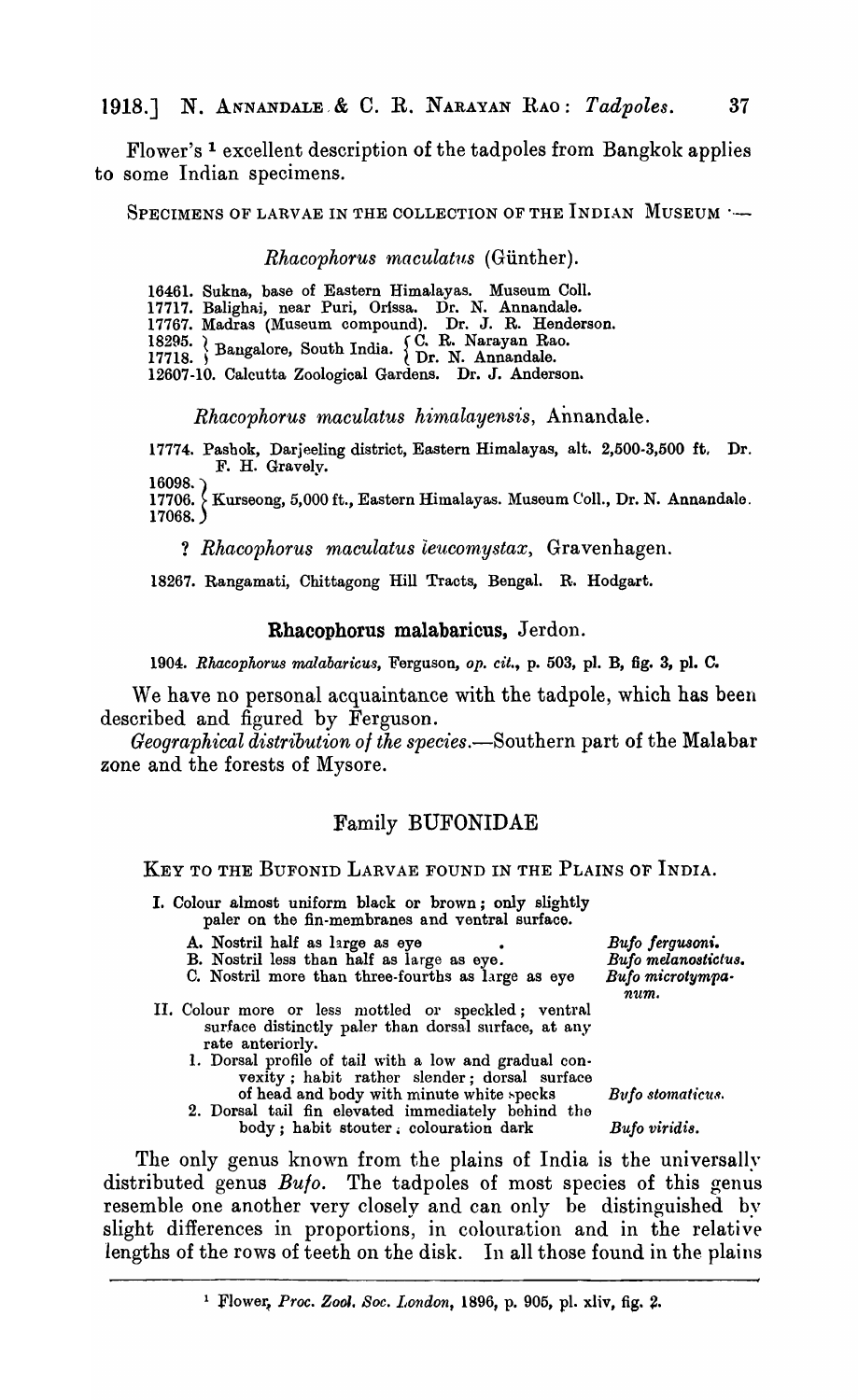of India the dental formula is either  $2/3$  or  $1+1$ :  $1/3$ , the lips are poorly developed and only tuberculate on the lateral margins, and the beaks are weak. In two Oriental species that live in hill-streams, *viz., Bulo asper*<sup>1</sup> and *Bulo penangensis*, <sup>2</sup> however, the lips are greatly enlarged and modified to form an apparatus for clinging to rocks.

So far as the species of the plains are concerned it is difficult to distinguish the larvae specifically unless extremely well-preserved material is available. The tadpole of *Bulo melanostictus,* however, and that assigned provisionally to *B. lergusoni* can be separated from those of *B. stomaticus* and *B. viridis* by their uniform colouration. *B. lergusoni*  apparently occurs only in the southern part of the Peninsula and it is doubtful whether *B. viridis* descends into the plains at all ; if so, it only does so in the north-west. Any black Bufonid tadpole from the Indo-Gangetic plain or the northern part of Peninsular India is, therefore, almost certain to be that of *B. melanostictus*.

## Bufo melanostictus, Schneider.

*1896. Bufo melanostictus,* Flower, *Pror. Zool. Soc. London,* 1896, p. 911, pl. xliv, fig. 3.

1899. Bufo melanostictus, id., ibid., p. 910.

*1906. Bufo melanostic:us,* Annandale, *J ourn. As. Soc. Benga}"* II, p. 289.

Flower has published an admirable description of the tadpole. His figure' also is good, but is: considerably larger than the normal size. Individuals, however, sometimes grow very large in abnormal conditions.

The toad is found all over the Oriental Region.

SPECIMENS OF LARVAE IN THE COLLECTION OF THE INDIAN MUSEUM :-

- 16104. Naini Tal, Western Himalayas. R. Hodgart.
- 17784. Patari, Naini Tal district, Western Himalayas. Museum Coll.
- 17794. Mashobra, Simla Hills, Western Himalayas. Baini Parsad.
- 17750. Bhim Tal, alt. 4,450 ft., Western Himalayas. S. W. Kemp.
- 17746. Tista River, 4,500 ft., Eastern Himalayas. Dr. L. L. Fermor.
- 17747. Jalpaiguri (Tista River), North Bengal. Dr. N. Annandale.
- 17999. Sevok, Darjeeling district, Eastern Himalayas. H. E. Lord Carmiehael.
- 17751. Lucknow, United Provinces. S. W. Kemp.
- 17753. Siripur, Saran, Bihar. M. Mackenzie.
- 17152. Calcutta. Dr. B. L. Chaudhuri.
- 17754. Tribeni, Gangetic delta. Dr. B. L. Chaudhuri.
- 17755. Madras (town). Dr. N. Annandale.
- 16102. Mandalay, Upper, Burma. Dr. N. Annandale.
- 18479. Old Valley of Kalaw River, East of Ngot, *ca.* 3,500 ft., Southern Shan States. Dr. F. H. Gravely.
- 18178. Singgora, Siam. Dr. N. Annandale.

#### Bufo fergusoni, Boulenger.

## (Plate II, figs. 4,  $4a$ .)

We assign provisionally to this species a number of tadpoles from small pools on the Travancore coast, where the toad is abundant. These tadpoles are very like those of *Bufo melanostictus* but smaller, of brown- $\frac{1}{\sqrt{1-\frac{1}{\sqrt{1-\frac{1}{\sqrt{1-\frac{1}{\sqrt{1-\frac{1}{\sqrt{1-\frac{1}{\sqrt{1-\frac{1}{\sqrt{1-\frac{1}{\sqrt{1-\frac{1}{\sqrt{1-\frac{1}{\sqrt{1-\frac{1}{\sqrt{1-\frac{1}{\sqrt{1-\frac{1}{\sqrt{1-\frac{1}{\sqrt{1-\frac{1}{\sqrt{1-\frac{1}{\sqrt{1-\frac{1}{\sqrt{1-\frac{1}{\sqrt{1-\frac{1}{\sqrt{1-\frac{1}{\sqrt{1-\frac{1}{\sqrt{1-\frac{1}{\sqrt{1-\frac{1}{\sqrt{1-\frac{1}{\sqrt{1-\frac{1$ 

<sup>&</sup>lt;sup>1</sup> Van Kampen, *Natuurh. Tijdsch. Ned-lnd*, LXIX, p. 30, pl. ii, fig. 2 (1909).<br><sup>2</sup> Flower, *Proc. Zool. Soc. London*, 1899, p. 908, pl. lx, fig. 3, 34.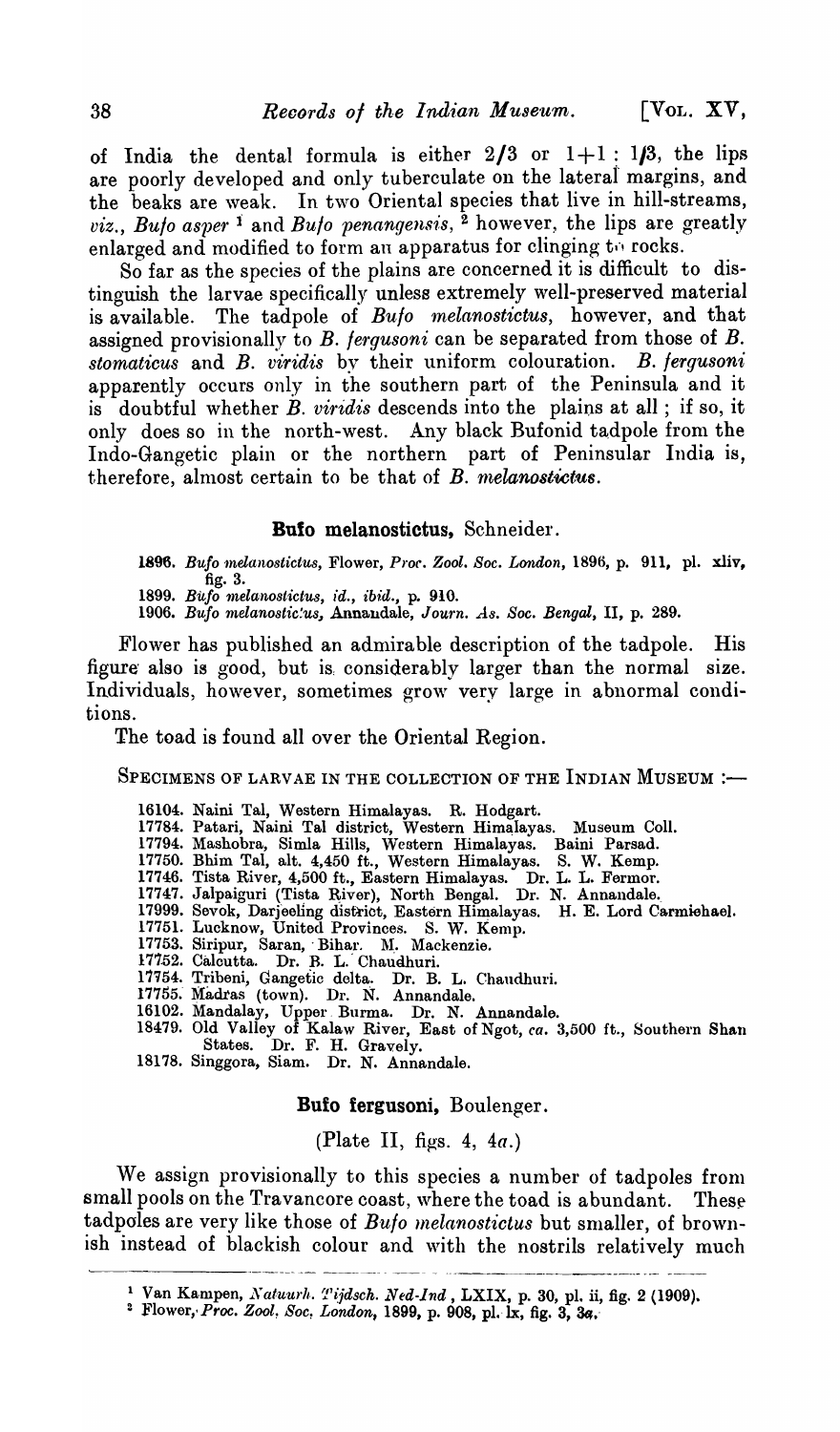larger. The teeth also are smaller, especially on the last row on the lower lip, and the beak even less powerful and with the margin of the upper part nearly straight. Our specimens are not in sufficiently good condition to provide material for a detailed statement as to proportions but we believe that our figure gives an adequate idea of the outline.

*Geographical distribution of the species.-Plains* of Southern India and Ceylon.

SPECIMENS OF LARVAE IN THE COLLECTION OF THE INDIAN MUSEUM :-

17771. Varkallai. Travancore. Dr. N. Annandale.

### **Bufo** microtympanum, Boulenger.

The tadpoles can be recognised by the obcardate body whose greatest width is about the pectoral region. The snout slopes, is blunt and rounded. The eyes and nostrils are dorso-Iateral in position; the latter nearly five-sixths as long as the eye, looking upwards and outwards. The internasal space equals the distance between the nares and eyes and the width of the mouth. The mouth is fairly large, the lower lip being better developed. The papillae are confined to the corner of the mouth and slightly extend to the margin of the lips. Dental formula  $1: 1+1/3$ . The three series on the lower disc are subequal. The skin is smooth. A preorbital or lachrymal gland may be frequently present, as also series of sensory pits on the dorsum and about the flanks of the body. A frontal gland is faintly marked. The spiraculum is a conspicuous tube, visible from below, directed backwards, nearer to vent. The length of the tail slightly more than  $3\frac{1}{2}$  times the total depth. The dorsal lobe is more strongly arched, the tip rounded. The colour of the dorsal surface is deep black, the throat bronzed. The abdomen and fin membranes are white. immaculate.

The following are the dimensions of a fully grown larva :--

|                         |  | mm. |
|-------------------------|--|-----|
| Total length            |  | 27  |
| Length of head and body |  | 11  |
| Length of tail.         |  | 16  |
| Maximum breadth of body |  |     |
| Maximum depth of body   |  | 5   |
| Maximum depth of tail   |  | n   |

*Geographical distribution of the species.*—Fairly common in southern Peninsular India.

SPECIMENS OF LARVAE IN THE COLLECTION OF THE  $\Gamma$ INDIAN MUSEUM :-

18736. Bangalore, South India. C. R. Narayan Rao.

**Bufo** stomaticus, Liitken.

(Plate II, figs. 5, 5a.)

A series of tadpoles and toads from Rawalpindi in the north of the Punjab belong to this species.

The tadpoles are very small, not exceeding  $20 \text{ mm}$ . in length when full grown. The head and body are moderately flat, rather narrowly